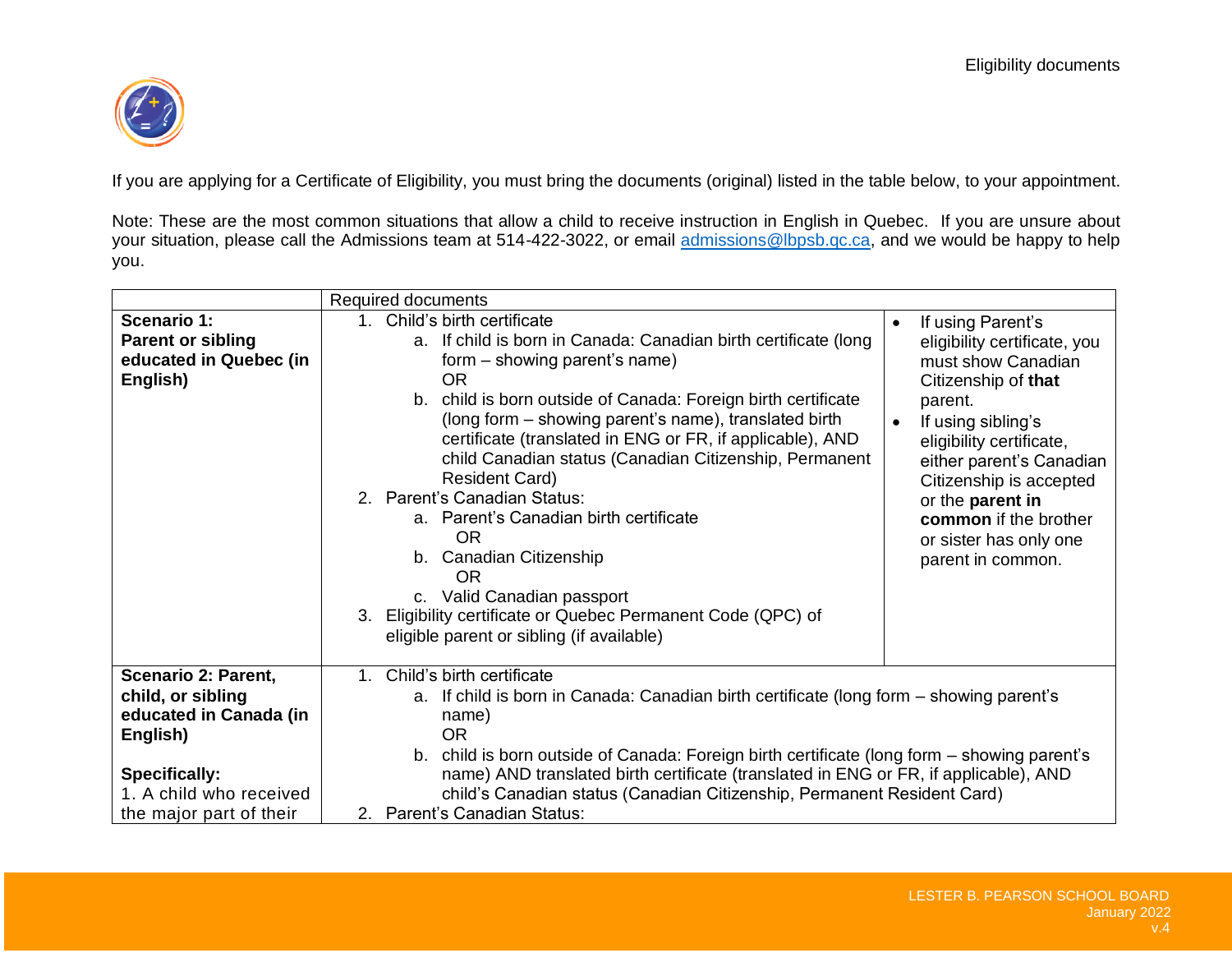| elementary or<br>secondary school<br>instruction in English in<br>Canada;<br>2. A child whose<br>brother or sister did the<br>major part of his or her<br>elementary or<br>secondary studies in<br>English in Canada;<br>3. A child whose father<br>or mother did the major<br>part of his or her<br>elementary studies in<br>English in Canada;<br>In the first two cases,<br>the father or mother of<br>the child must be a<br>Canadian citizen. In<br>the third case, the<br>parent who studied in<br>Canada must be a<br>Canadian citizen | a. Parent's Canadian birth certificate<br><b>OR</b><br>b. Canadian Citizenship<br><b>OR</b><br>c. Valid Canadian passport<br>3. An official original document indicating a proof of English education in another province<br>a. Report cards (showing the majority of education done in English in Canada)<br><b>OR</b><br>b. Original letter from the school or school board attesting to the majority of the education<br>done in Canada |
|-----------------------------------------------------------------------------------------------------------------------------------------------------------------------------------------------------------------------------------------------------------------------------------------------------------------------------------------------------------------------------------------------------------------------------------------------------------------------------------------------------------------------------------------------|--------------------------------------------------------------------------------------------------------------------------------------------------------------------------------------------------------------------------------------------------------------------------------------------------------------------------------------------------------------------------------------------------------------------------------------------|
| Scenario 3: A child<br>with serious learning<br>disabilities (special<br>exemption)                                                                                                                                                                                                                                                                                                                                                                                                                                                           | If applying for eligibility resulting from serious learning disabilities, please contact the Admissions team<br>for guidance, 514-422-3022 or email admissions@lbpsb.qc.ca.                                                                                                                                                                                                                                                                |
| Scenario 4:                                                                                                                                                                                                                                                                                                                                                                                                                                                                                                                                   | If applying for eligibility resulting from a grandparent clause, please contact the Admissions team for                                                                                                                                                                                                                                                                                                                                    |
| <b>Grandparent clause</b>                                                                                                                                                                                                                                                                                                                                                                                                                                                                                                                     | guidance, 514-422-3022 or email admissions@lbpsb.qc.ca.                                                                                                                                                                                                                                                                                                                                                                                    |
| <b>Scenario 5: Parents</b>                                                                                                                                                                                                                                                                                                                                                                                                                                                                                                                    | 1. Child's birth certificate (long form - showing parents names) from home country AND                                                                                                                                                                                                                                                                                                                                                     |
| with a valid work                                                                                                                                                                                                                                                                                                                                                                                                                                                                                                                             | translated birth certificate (in ENG or FR), if applicable                                                                                                                                                                                                                                                                                                                                                                                 |
| permit                                                                                                                                                                                                                                                                                                                                                                                                                                                                                                                                        | 2. Child's valid immigration document                                                                                                                                                                                                                                                                                                                                                                                                      |